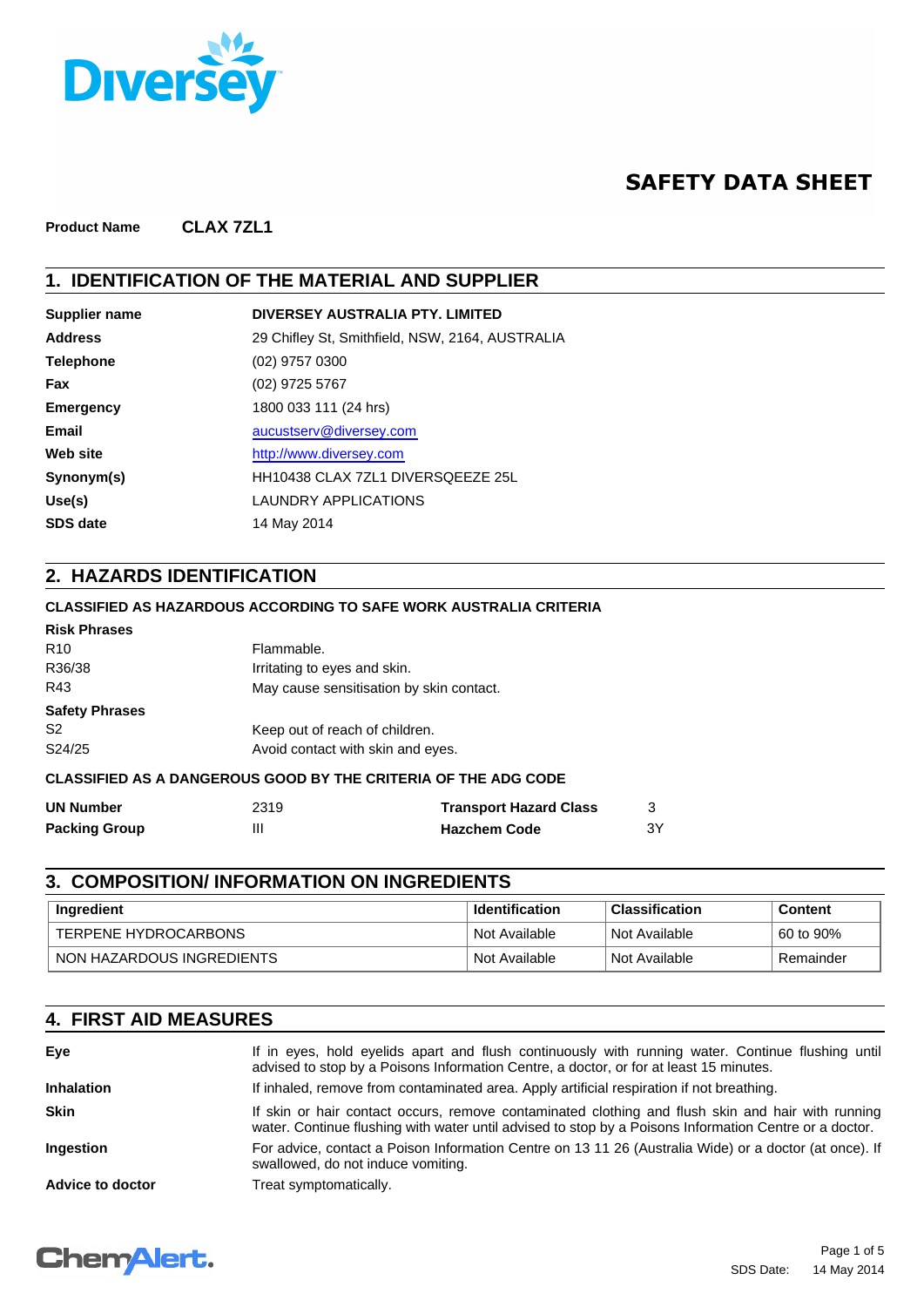## **5. FIRE FIGHTING MEASURES**

| <b>Flammability</b>  | Flammable. May evolve carbon oxides and hydrocarbons when heated to decomposition. Eliminate<br>all ignition sources including cigarettes, open flames, spark producing switches/tools, heaters, naked<br>lights, pilot lights, mobile phones etc. when handling. Earth containers when dispensing fluids.                         |
|----------------------|------------------------------------------------------------------------------------------------------------------------------------------------------------------------------------------------------------------------------------------------------------------------------------------------------------------------------------|
| Fire and explosion   | Evacuate area and contact emergency services. Toxic gases may be evolved in a fire situation.<br>Remain upwind and notify those downwind of hazard. Wear full protective equipment including Self<br>Contained Breathing Apparatus (SCBA) when combating fire. Use waterfog to cool intact containers<br>and nearby storage areas. |
| <b>Extinguishing</b> | Dry agent, carbon dioxide or foam. Prevent contamination of drains or waterways.                                                                                                                                                                                                                                                   |
| Hazchem code         | 3Y                                                                                                                                                                                                                                                                                                                                 |
|                      | 3<br>Foam                                                                                                                                                                                                                                                                                                                          |
|                      | v<br>Self Contained Breathing apparatus and protective gloves.                                                                                                                                                                                                                                                                     |

#### **6. ACCIDENTAL RELEASE MEASURES**

Wear Personal Protective Equipment (PPE) as detailed in Section 8 of this SDS. Clear area of all unprotected personnel. Ventilate area where possible. Contact emergency services where appropriate. **Personal precautions Environmental precautions** Prevent product from entering drains and waterways. Contain spillage, then cover/absorb spill with non-combustible absorbent material (vermiculite, sand, or similar), collect and place in suitable containers for disposal. **Methods of cleaning up References** See Sections 8 and 13 for exposure controls and disposal.

#### **7. STORAGE AND HANDLING**

Storage Store in a cool, dry, well ventilated area, removed from incompatible substances, heat or ignition sources and foodstuffs. Ensure containers are adequately labelled, protected from physical damage and sealed when not in use. Check regularly for leaks or spills. Large storage areas should have appropriate ventilation systems. Handling Before use carefully read the product label. Use of safe work practices are recommended to avoid eye or skin contact and inhalation. Observe good personal hygiene, including washing hands before eating. Prohibit eating, drinking and smoking in contaminated areas.

#### **8. EXPOSURE CONTROLS / PERSONAL PROTECTION**

| <b>Exposure standards</b>   | No exposure standard(s) allocated.                                                                                                                                                                                                                                                                                                 |
|-----------------------------|------------------------------------------------------------------------------------------------------------------------------------------------------------------------------------------------------------------------------------------------------------------------------------------------------------------------------------|
| <b>Biological limits</b>    | No biological limit allocated.                                                                                                                                                                                                                                                                                                     |
| <b>Engineering controls</b> | Avoid inhalation. Use in well ventilated areas. Where an inhalation risk exists, mechanical explosion<br>proof extraction ventilation is recommended. Flammable/explosive vapours may accumulate in poorly<br>ventilated areas. Vapours are heavier than air and may travel some distance to an ignition source<br>and flash back. |
| <b>PPE</b>                  |                                                                                                                                                                                                                                                                                                                                    |

| Eye / Face         | Wear splash-proof goggles.                                                  |
|--------------------|-----------------------------------------------------------------------------|
| Hands              | Wear nitrile or neoprene gloves.                                            |
| <b>Body</b>        | Wear coveralls.                                                             |
| <b>Respiratory</b> | Where an inhalation risk exists, wear a Type A (Organic vapour) respirator. |



## **9. PHYSICAL AND CHEMICAL PROPERTIES**

**Appearance** CLEAR PALE ORANGE LIQUID

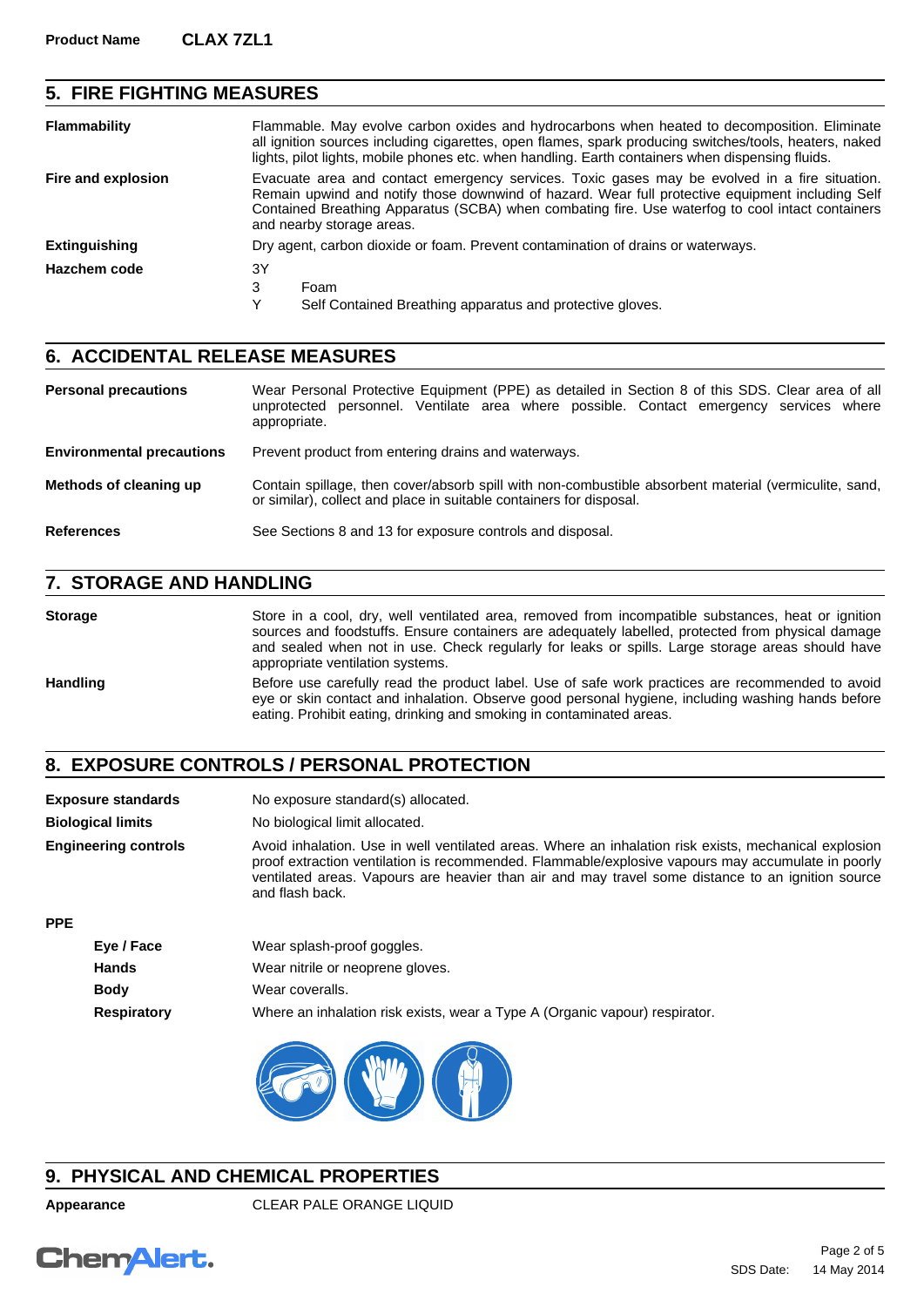| Odour                            | CHARACTERISTIC ODOUR |
|----------------------------------|----------------------|
| Flammability                     | <b>FLAMMABLE</b>     |
| <b>Flash point</b>               | $50^{\circ}$ C       |
| <b>Boiling point</b>             | <b>NOT AVAILABLE</b> |
| <b>Melting point</b>             | <b>NOT AVAILABLE</b> |
| <b>Evaporation rate</b>          | <b>NOT AVAILABLE</b> |
| рH                               | <b>NOT AVAILABLE</b> |
| Vapour density                   | <b>NOT AVAILABLE</b> |
| <b>Specific gravity</b>          | 0.870 to 0.890       |
| Solubility (water)               | <b>EMULSIFIES</b>    |
| Vapour pressure                  | <b>NOT AVAILABLE</b> |
| <b>Upper explosion limit</b>     | <b>NOT AVAILABLE</b> |
| <b>Lower explosion limit</b>     | <b>NOT AVAILABLE</b> |
| <b>Partition coefficient</b>     | <b>NOT AVAILABLE</b> |
| <b>Autoignition temperature</b>  | <b>NOT AVAILABLE</b> |
| <b>Decomposition temperature</b> | <b>NOT AVAILABLE</b> |
| Viscosity                        | <b>NOT AVAILABLE</b> |
| <b>Explosive properties</b>      | <b>NOT AVAILABLE</b> |
| <b>Oxidising properties</b>      | <b>NOT AVAILABLE</b> |
| <b>Odour threshold</b>           | <b>NOT AVAILABLE</b> |
| % Volatiles                      | NOT AVAILABLE        |
|                                  |                      |

#### **10. STABILITY AND REACTIVITY**

| <b>Chemical stability</b>                         | Stable under recommended conditions of storage.                                                                |  |
|---------------------------------------------------|----------------------------------------------------------------------------------------------------------------|--|
| <b>Conditions to avoid</b>                        | Avoid heat, sparks, open flames and other ignition sources.                                                    |  |
| <b>Material to avoid</b>                          | Incompatible with oxidising agents (eg. hypochlorites), acids (eg. nitric acid), heat and ignition<br>sources. |  |
| <b>Hazardous Decomposition</b><br><b>Products</b> | May evolve carbon oxides and hydrocarbons when heated to decomposition.                                        |  |
| <b>Hazardous Reactions</b>                        | Polymerization is not expected to occur.                                                                       |  |

### **11. TOXICOLOGICAL INFORMATION**

| <b>Health Hazard</b><br><b>Summary</b> | This product has the potential to cause adverse health effects with over exposure. Use safe work<br>practices to avoid eye or skin contact and inhalation. Over exposure may result in central nervous<br>system (CNS) effects. May cause sensitisation by skin contact. |
|----------------------------------------|--------------------------------------------------------------------------------------------------------------------------------------------------------------------------------------------------------------------------------------------------------------------------|
| Eye                                    | Contact may result in irritation, lacrimation, pain and redness.                                                                                                                                                                                                         |
| <b>Inhalation</b>                      | Over exposure may result in irritation of the nose and throat, coughing and headache. High level<br>exposure may result in nausea, dizziness and drowsiness.                                                                                                             |
| <b>Skin</b>                            | Contact may result in drying and defatting of the skin, rash and dermatitis. May cause sensitisation<br>by skin contact.                                                                                                                                                 |
| <b>Ingestion</b>                       | Ingestion may result in nausea, vomiting, abdominal pain, diarrhoea, dizziness and drowsiness.<br>Aspiration may result in chemical pneumonitis and pulmonary oedema.                                                                                                    |
| <b>Toxicity data</b>                   | No LD50 data available for this product.                                                                                                                                                                                                                                 |

## **12. ECOLOGICAL INFORMATION**

| No information provided.                               |
|--------------------------------------------------------|
| Persistence and degradability No information provided. |
| No information provided.                               |
| No information provided.                               |
| No information provided.                               |
|                                                        |

### **13. DISPOSAL CONSIDERATIONS**

Waste disposal **For small amounts absorb with sand, vermiculite or similar and dispose of to an approved landfill site.** 

# **ChemAlert.**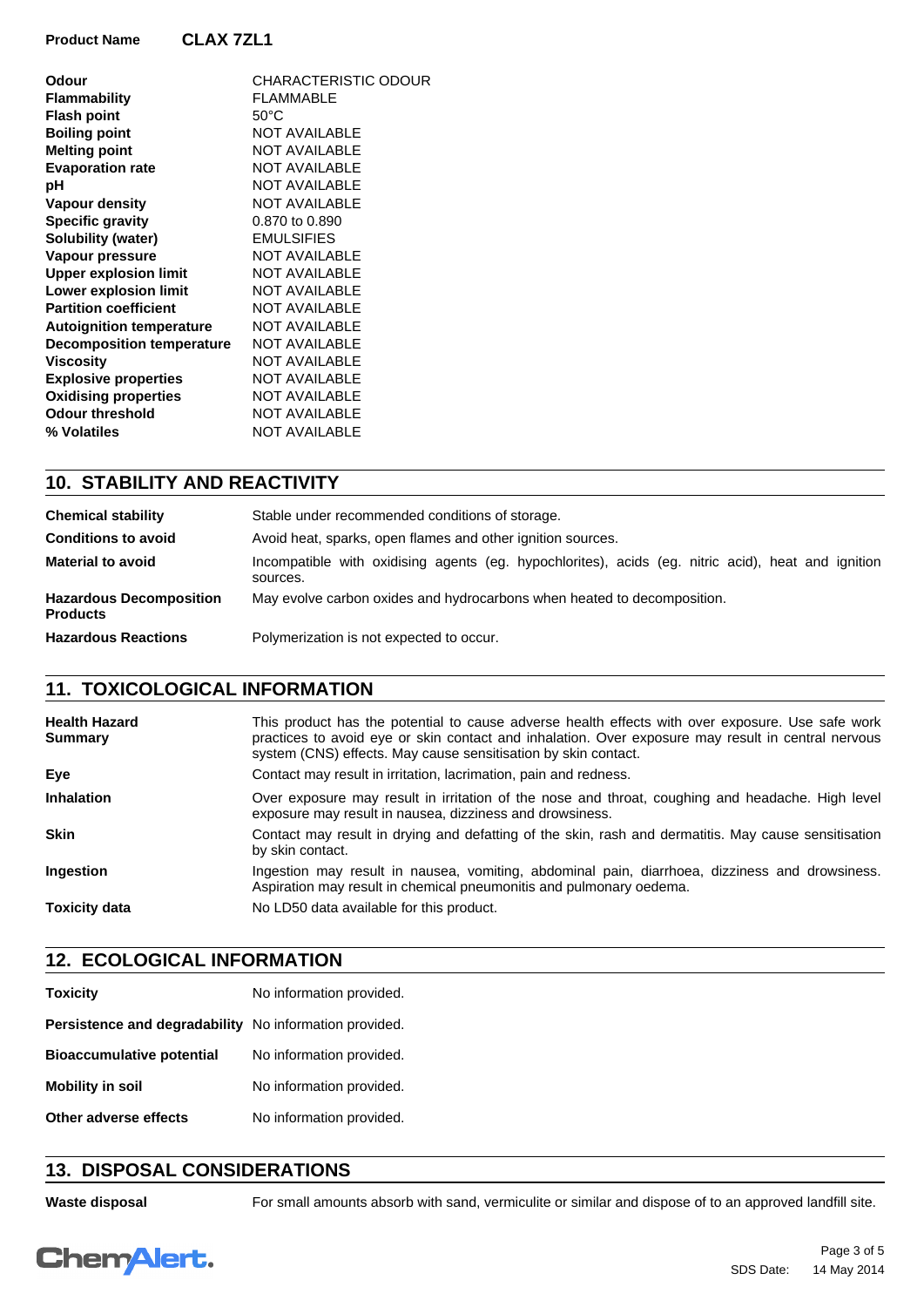Contact the manufacturer for additional information if larger amounts are involved. Prevent contamination of drains and waterways as aquatic life may be threatened and environmental damage may result.

Legislation **Dispose of in accordance with relevant local legislation.** 

#### **14. TRANSPORT INFORMATION**

#### **CLASSIFIED AS A DANGEROUS GOOD BY THE CRITERIA OF THE ADG CODE**



|                                       | <b>LAND TRANSPORT</b><br>(ADG)  | <b>SEA TRANSPORT</b><br>(IMDG / IMO) | <b>AIR TRANSPORT</b><br>(IATA / ICAO) |
|---------------------------------------|---------------------------------|--------------------------------------|---------------------------------------|
| ∣UN Number                            | 2319                            | 2319                                 | 2319                                  |
| <b>Proper Shipping</b><br><b>Name</b> | TERPENE HYDROCARBONS,<br>N.O.S. | TERPENE HYDROCARBONS,<br>N.O.S.      | TERPENE HYDROCARBONS,<br>N.O.S.       |
| Transport Hazard<br><b>Class</b>      |                                 | 3                                    |                                       |
| <b>Packing Group</b>                  | Ш                               | Ш                                    | Ш                                     |

**Environmental hazards** No information provided

**Special precautions for user**

| Hazchem code | 3Y          |
|--------------|-------------|
| <b>GTEPG</b> | 3A1         |
| EMS          | $F-E$ , S-D |

#### **15. REGULATORY INFORMATION**

**Inventory Listing(s) AUSTRALIA: AICS (Australian Inventory of Chemical Substances) Poison schedule** A poison schedule number has not been allocated to this product using the criteria in the Standard for the Uniform Scheduling of Medicines and Poisons (SUSMP).

All components are listed on AICS, or are exempt.

#### **16. OTHER INFORMATION**

WORK PRACTICES - SOLVENTS: Organic solvents may present both a health and flammability hazard. It is recommended that engineering controls should be adopted to reduce exposure where practicable (for example, if using indoors, ensure explosion proof extraction ventilation is available). Flammable or combustible liquids with explosive limits have the potential for ignition from static discharge. Refer to AS 1020 (The control of undesirable static electricity) and AS 1940 (The storage and handling of flammable and combustible liquids) for control procedures. **Additional information**

> RESPIRATORS: In general the use of respirators should be limited and engineering controls employed to avoid exposure. If respiratory equipment must be worn ensure correct respirator selection and training is undertaken. Remember that some respirators may be extremely uncomfortable when used for long periods. The use of air powered or air supplied respirators should be considered where prolonged or repeated use is necessary.

> WORKPLACE CONTROLS AND PRACTICES: Unless a less toxic chemical can be substituted for a hazardous substance, ENGINEERING CONTROLS are the most effective way of reducing exposure. The best protection is to enclose operations and/or provide local exhaust ventilation at the site of chemical release. Isolating operations can also reduce exposure. Using respirators or protective equipment is less effective than the controls mentioned above, but is sometimes necessary.